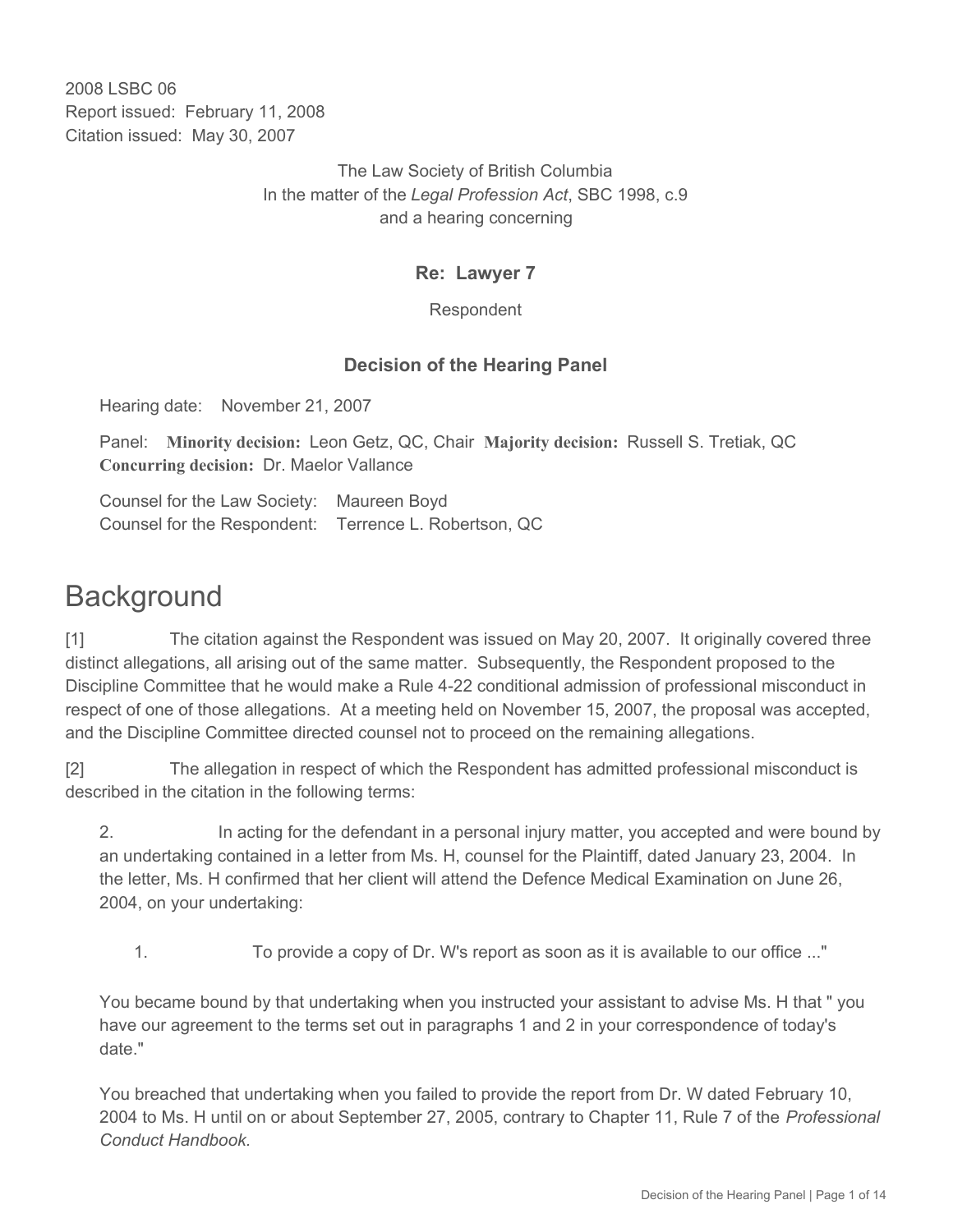[3] The Respondent has agreed that, if his admission is accepted, he will pay a fine of \$3,000 and costs of \$3,750. We were advised that the amount of the costs represents substantially full indemnification to the Law Society.

[4] The Respondent has also formally requested that, if his admission and the proposed discipline are accepted, it should be ordered pursuant to Law Society Rule 4.38.1 that the published version of the decision exclude his name.

[5] Counsel for the Law Society: (i) recommended acceptance of the conditional admission and proposed disciplinary action; and (ii) argued that anonymous publication of our decision should not be ordered.

[6] At the conclusion of the hearing, we unanimously decided, for reasons that are set out below, to accept the Respondent's admission of professional misconduct and the proposed disciplinary action. We reserved judgment on the application for an order that publication of our decision should be made without identifying the Respondent. These reasons also deal with that issue. As will be seen, I differ from my colleagues on that issue.

## **Statement of Agreed Facts**

[7] We were provided with a Statement of Agreed Facts. It is as follows:[1]

1. The Respondent was called to the bar in the Province of British Columbia on September 11, 1978.

2. At all material times, the Respondent was practising with the firm [firm name omitted] in Surrey, British Columbia.

3. The Respondent acted for the Defendant, [client], in a personal injury matter arising from a motor vehicle accident. SH acted for the Plaintiff, MT (the " Plaintiff').

4. On January 6, 2004, the Respondent wrote to Ms. H, requesting that the Plaintiff attend an Independent Medical Examination (" IME" ) with Dr. W on January 26, 2004.

5. On January 13, 2004, Ms. H replied to the Respondent, stating that the Plaintiff would attend the IME with Dr. W upon the Respondent's undertaking to provide a copy of Dr. W's report as soon as it was available, to her office.

6. On January 14, 2004, the Respondent wrote to Ms. H stating that he was prepared to waive privilege over the IME report of Dr. W if Ms. H would agree to waive the privilege over all of the Plaintiff's expert reports.

7. Ms. H replied by letter dated January 23, 2004, confirming that the Plaintiff would attend the IME with Dr. W upon the Respondent's undertaking, as follows:

To provide a copy of Dr. W's report as soon as it is available to our office or in the alternative, in the event that you do not request a written report, that you provide Dr. W's notes and records that record any history given to him by the Plaintiff at the examination, and any notes that record Dr. W's observations or findings on physical examination...

To facilitate " cooperation" the Plaintiff will provide reports obtained to date and requests that you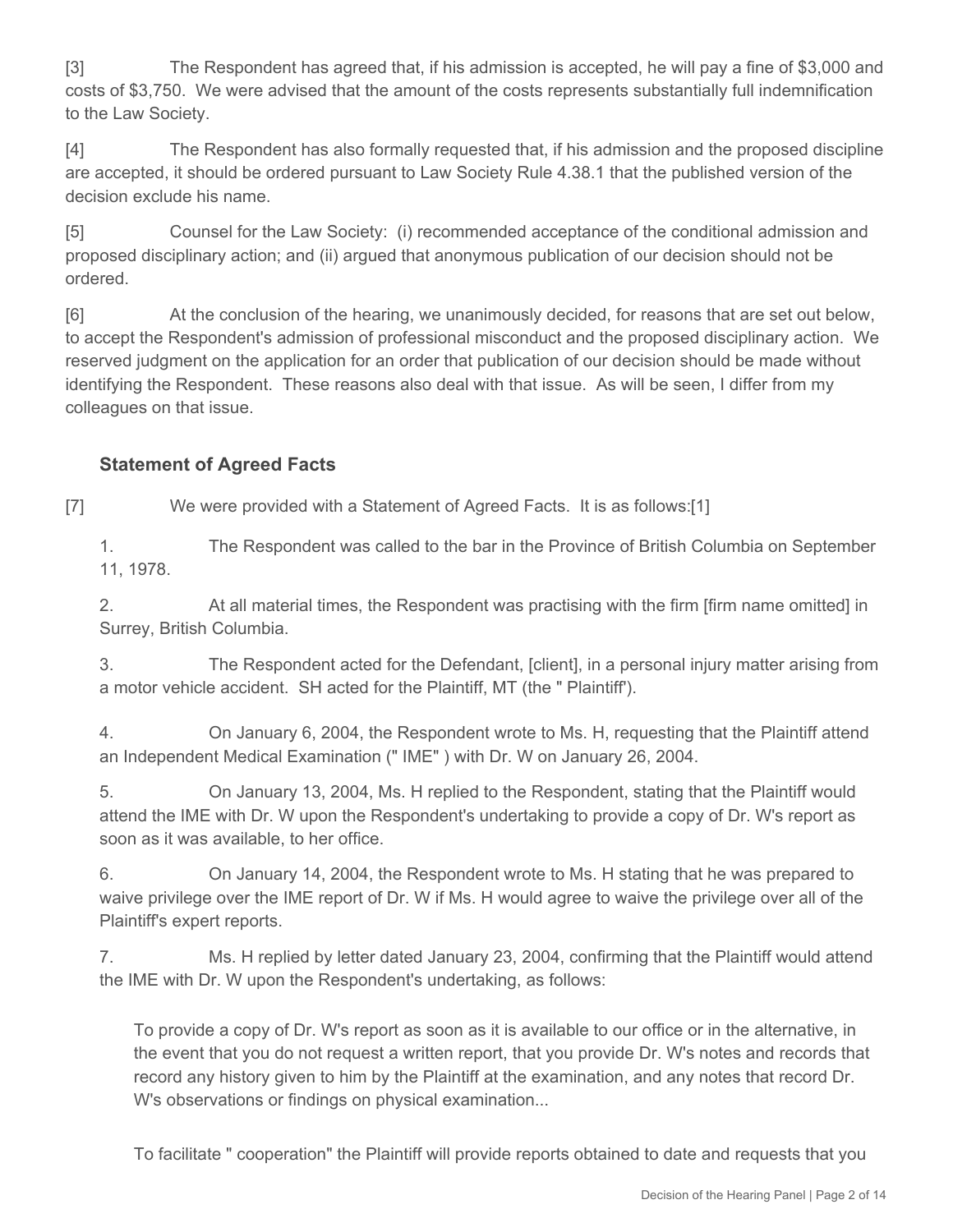provide all medical legal reports that you have obtained to date ...

In the event that the above is not agreeable and confirmed in writing on today's date, I regret that MT will be advised not to attend the appointment with Dr. W.

8. On January 23, 2004, the Respondent wrote to Ms. H and stated:

This will confirm your advice to me that you are willing to have your client attend the IME with Dr. W on the basis that we will provide you with a copy of Dr. W's report in exchange for all reports you have to date ... These terms are acceptable to me, and I trust that your client will be attending the appointment with Dr. W.

9. Later that day, the Respondent sent another letter to Ms. H and stated:

Earlier today, I wrote to you accepting the terms of your proposal as left for me on my voice mail. Since then, your secretary has telephoned my office in an apparent attempt to impose further terms.

Please be advised that the arrangements are complete and I expect your client will be attending as arranged...

10. The Respondent's assistant, [name omitted], also wrote to Ms. H on January 23, 2004:

Further to our telephone conversation of this afternoon, I confirm having spoken with the Respondent and am pleased to advise that you have our agreement to the terms set out in paragraphs numbered 1 and 2 in your correspondence of today's date.

11. The Plaintiff attended the IME on January 26, 2004. The Respondent received an initial report dated February 10, 2004 from Dr. W shortly after February 10, 2004.

12. On February 27, 2004, the Respondent wrote to Ms. H and stated:

Subsequent to that we had an exchange of correspondence regarding the terms upon which your client would attend the IME with Dr. W. One of the terms was that we would provide you with a copy of Dr. W's report when we received it. We will not be receiving this report until such time as we have the updated medical records of your client's family physician, which I had requested from you on February 4.

 The Respondent believed that the interim report of Dr. W had been provided to Ms. H when he wrote the letter of February 27, 2004 to Ms. H. The report he was referring to was the final report of Dr. W after he reviewed the Plaintiff's records.

13. On March 11, 2004, RP, legal assistant to Ms. H, wrote to the Respondent inquiring whether he was in receipt of the IME report of Dr. W. RP notes in her letter that she had left three messages for the Respondent's assistant regarding that report.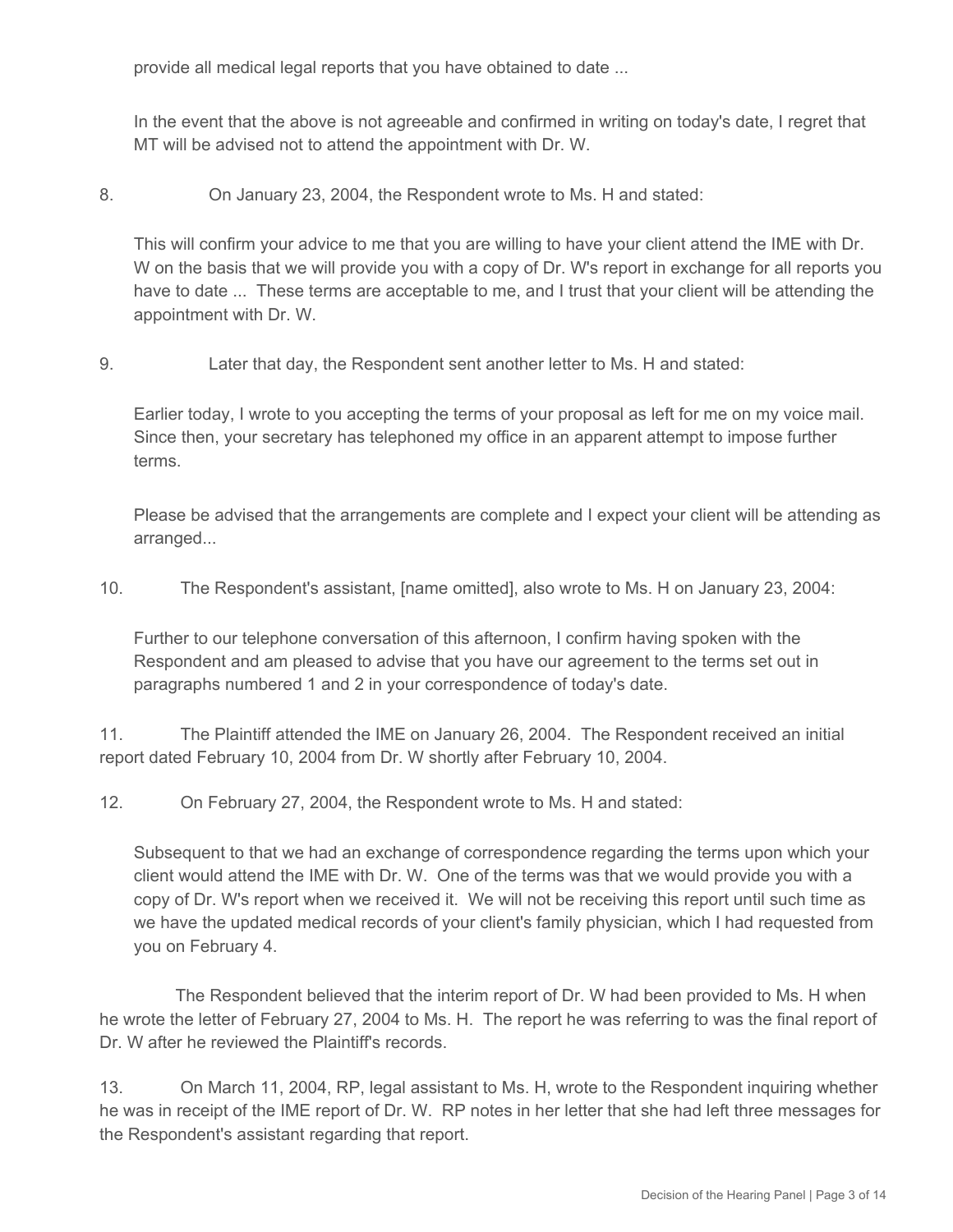14. On March 22, 2004, the Respondent replied to RP, stating:

With respect to the issue of Dr. W's report, may I refer you to page two of my letter of February 27, 2004 in which I indicate that Dr. W will not be providing a copy of his report until such time as we have the updated medical records of the Plaintiff's family physician.

15. On April 6, 2004, the Respondent wrote a further letter to Ms. H in which he wrote:

You are well aware that I do not have any report from Dr. W, and would not have any until such time as we got the records from the family physician. I received them from you late last week, and they have been forwarded to Dr. W.

The Respondent was referring to the report expected from Dr. W after reviewing the Plaintiff's records.

16. On or about May 16, 2004, the Respondent received a second report from Dr. W. On May 21, 2004, the Respondent wrote to Ms. H, enclosing one final copy of the report dated May 16, 2004.

17. On September 27, 2005, the Respondent wrote to Ms. H, enclosing for service pursuant to Rule 40A of the Rules of Court a copy of the Report of Dr. W dated February 10, 2004. Until this date, he believed the preliminary report had been delivered to Ms. H.

18. Ms. H sought an explanation as to why Dr. W's first report had not been previously disclosed to her. On October 4, 2005, the Respondent wrote to Ms. H stating that he had " agreed (but did not undertake) to provide you with a copy of this report on certain terms."

19. The Law Society received a complaint from Ms. H on June 14, 2006.

20. On August 4, 2006, the Respondent wrote to the Law Society stating, " I have no explanation as to why Dr. W's initial report was not provided to Ms. H as I had agreed to do. The only explanation I can offer is that this was an oversight..." .

21. The Respondent's counsel wrote to the Law Society on January 29, 2007, stating that:

I am instructed by the Respondent that it was his intention to serve the initial report when he received it and that he believed that he had done so at the time of his letters of February 27 and March 22, 2004. His reference to Dr. W's pending report in these letters was, I am instructed, to the anticipated second report from Dr. W.

22. The Respondent admits that when he instructed his assistant to advise Ms. H by letter dated January 23, 2004 that " you have our agreement to the terms set out in paragraphs 1 and 2 in your correspondence of today's date," he was bound by the undertaking in Ms. H's letter of January 23,2004.

23. The Respondent admits that he breached the undertaking contained in Ms. H's January 23, 2004 letter when he failed to provide the report of Dr. W dated February 10, 2004 to her until on or about September 27, 2005, contrary to Chapter 11, Rule 7 of the *Professional Conduct Handbook*.

### **Should the Conditional Admission and the Proposed Discipline be Accepted?**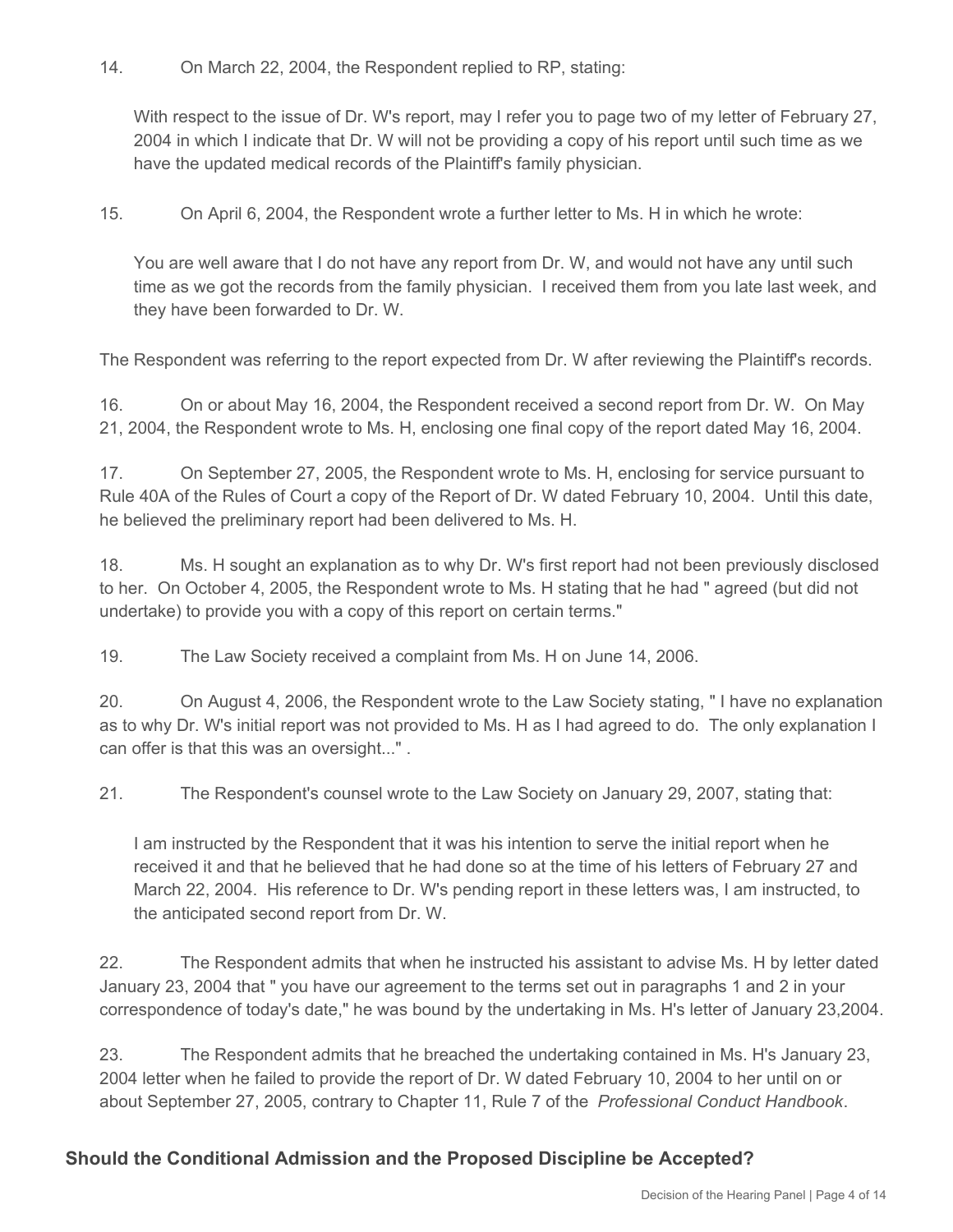# **The Admission**

[8] At the conclusion of the hearing, we advised that, having considered the circumstances set out in the Statement of Agreed Facts, the Respondent's oral testimony and the submissions of counsel, we accepted the Respondent's admission and found him to have committed professional misconduct.

## **Disciplinary Action**

[9] We also accept the proposed disciplinary action consisting of a fine of \$3,000 and costs of \$3,750.

[10] On this aspect of the matter, we have tried to weigh a number of considerations. First, and most obviously, honouring undertakings is, as was emphasized in *Law Society of BC v. Heringa*, 2004 BCCA 97, " fundamental to the practice of law and it follows that serious and diligent efforts to meet undertakings will be an essential ingredient in maintaining public credibility and trust in lawyers." Failure to do so is a serious matter. On the other hand, there was uncontradicted evidence before us that the imposition of an undertaking in the circumstances was highly unusual and a departure from the customary practice in those circumstances. In this instance, that departure may have been attributable to some tension, which we were led to believe had developed between the Respondent and counsel for the plaintiff in the proceedings. Further, there seems to have been some misunderstanding on the part of the Respondent as to which medical report the undertaking related to and, in fact, by September 27, 2005 - some nine months before the complaint about this matter was filed with the Law Society - it had been fully complied with. There is no evidence that anyone suffered any prejudice as a result of the Respondent's admitted misconduct. Finally, aside from this single incident, the Respondent's Professional Conduct Record over a period of almost 30 years is unblemished; and he seems well regarded among his peers, not only for his skill, but also for his adherence to high professional standards.

[11] Cumulatively, these considerations suggest that the Respondent's breach was relatively technical - an uncharacteristic aberration, the product, perhaps, of a misapprehension concerning the facts. Counsel for the Law Society referred us to decisions of several other hearing panels ( *Law Society of BC v. Virk*, 2006 LSBC 26; *Law Society of BC v. Jeletsky*, 2004 LSBC 17, 2005 LSBC 02; *Law Society of BC v. Shojania*, 2004 LSBC 25; *Law Society of BC v. Hill*, 2007 LSBC 25; *Law Society of BC v. Epp*, 2006 LSBC 05, 2006 LSBC 21; *Law Society of BC v. Hall*, 2004 LSBC 34) dealing with circumstances that, in one or more respects, can fairly be regarded as similar to those before us. Little is to be gained from a detailed critical examination and analysis of those decisions. It is sufficient for our purposes to note that they illustrate a range of fines between \$2,000 and \$5,000 in analogous circumstances.

[12] These are the considerations that led us to conclude that the proposed disciplinary action was appropriate and should be accepted.

[13] We accordingly direct the Executive Director to record the admission on the Respondent's Professional Conduct Record, to impose the disciplinary action and to inform the Respondent and the complainant of the disposition.

[14] Nothing we have said should be understood as a retreat in even the smallest measure from the importance of lawyers not giving undertakings lightly or as undermining the proposition that undertakings, once given, must be meticulously observed. It is also perhaps worth emphasizing that there is no particular magic in the word " undertaking" . *Cf.* Statement of Agreed Facts, paragraph 18.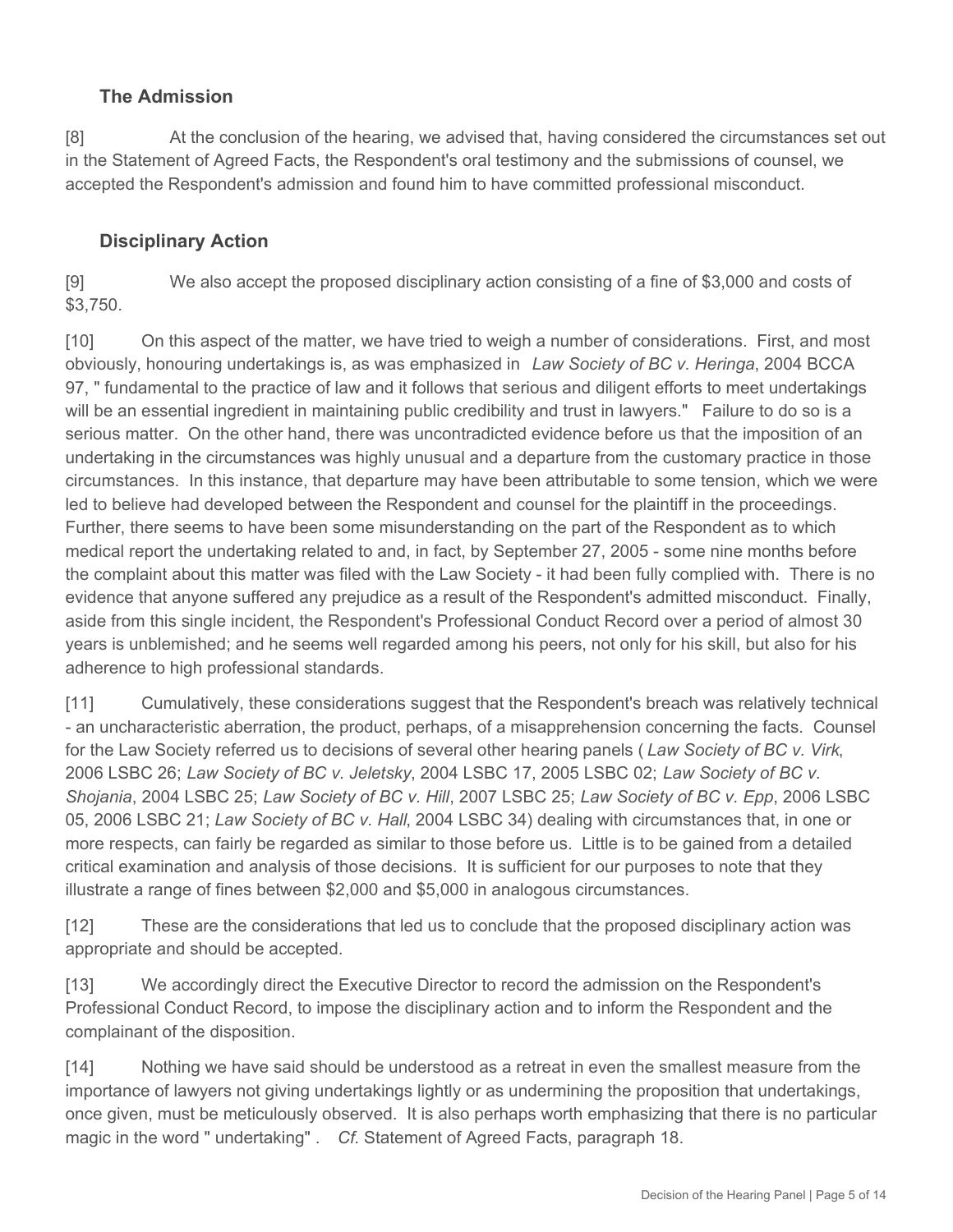[15] This brings me to the second issue identified in paragraph [4] above, namely whether publication of this decision, which is required, should be made, as the Respondent has requested, without identifying him.

## **Publication**

## **The Background**

[16] Law Society Rule 4-38 says that the Executive Director must " publish and circulate to the profession a summary of the circumstances and of any decision, reasons and action taken when an admission is accepted," as we have done, under Rule 4-22. Rule 4-38.1(1) says that a publication under Rule 4-38 " must identify the respondent."

[17] Rule 4-38.1(3) says, however, that a Panel may order that publication " not identify the respondent" if two conditions are met. They are:

(a) the penalty imposed does not include a suspension or disbarment, and

(b) publication will cause grievous harm to the respondent or another identifiable individual that outweighs the interest of the public and the Society in full publication.

[18] The first condition is obviously satisfied. The parties disagree, however, on whether the second condition is met.

## **Grievous Harm**

[19] In *Law Society of BC v. Doyle,* 2005 LSBC 24, a Bencher Review Panel outlined (at paragraph 25 of its decision) the analysis that must be undertaken in these cases:

In analyzing whether the member is entitled to an order that his name not be identified the correct analysis required to be undertaken by the Panel is the following:

(a) Firstly, the member must not be subject to a suspension or a disbarment. In other words, by necessary implication, the impugned behaviour must not be so serious as to have attracted penalties from the draconian end of the spectrum.

(b) Secondly, the Panel must analyze what harm the member says he or another identifiable individual may suffer if his name were to be published. The harm must be so severe as to be characterized as grievous harm.

(c) If the harm is found not to be grievous, that ends the matter.

(d) If the harm in publishing the name is found to be grievous, only then does the Panel move on to weigh that grievous harm in publishing the name against the public interest and the Law Society's interest. Only if the grievous harm outweighs those two interests should the Panel exercise its discretion to grant an order directing that the member's name not be disclosed.

[20] The condition set out in paragraph (a) above being clearly met, I move to the second stage of the analysis.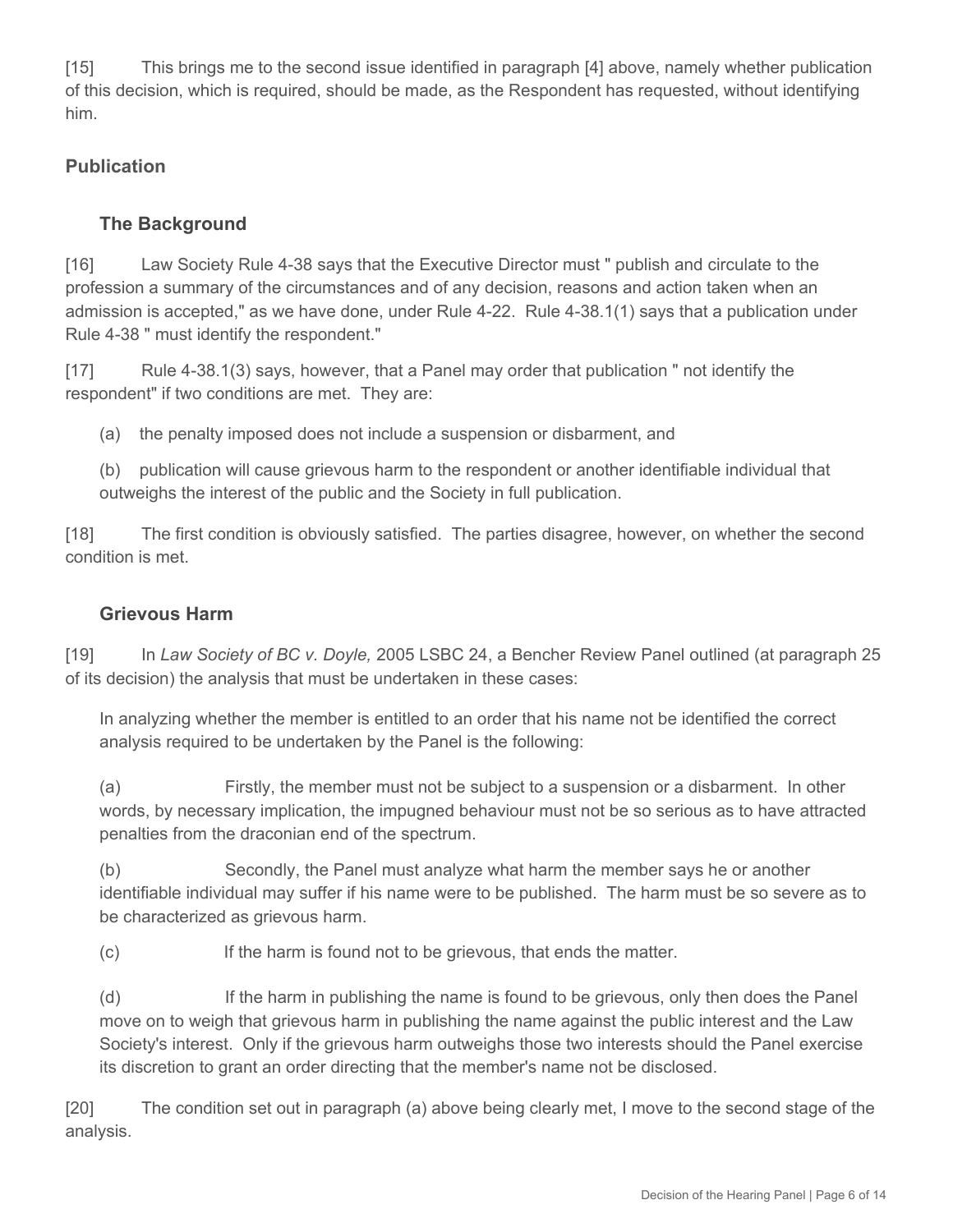#### [21] The Review Panel in *Doyle* noted (at paragraph 27 of its decision) that:

The jurisprudence regarding identification of a member' s name in discipline matters prior to the enactment of the present Rule in 2003, required that the effect on the member of identification must cause that member special or undue prejudice (see *Bell* No. 02/11, Oct. 2002). This Review Panel finds that the introduction of the word " grievous" in the 2003 amendment to the Rule was designed to convey that the harm that flows from identification must be significantly more serious in order to outweigh the obligations of the Law Society to be open and transparent.

#### [22] As to the meaning of " grievous harm" , the Review Panel in *Doyle* observed (at paragraph 26):

What is grievous harm and when can it occur? *This Review Panel finds that grievous harm can only occur in rare and exceptional circumstances, taking it out of the ordinary, or beyond what one would reasonably expect in the circumstances.* The focus is on the member's personal circumstances. *In order to be grievous, the harm must be exceptional, unusual, onerous, and injurious to a member, and cause a member to experience catastrophic loss both personally and professionally.* The harm must involve significantly more than damage to the member's reputation or embarrassment that would normally be expected to flow from being found guilty of professional wrongdoing.

#### (emphasis added)

[23] This description was accepted by a different Bencher Review Panel in the later case of *Re: Lawyer 5*, 2005 LSBC 50. In both cases, also, it seems to have been accepted that the likelihood of grievous harm occurring must be established on a balance of probability. As it was succinctly put by Mr. LeRose in his Dissent in *Re: Lawyer 5*, at paragraph [64], it must be shown that " it is more likely than not" that the Respondent will suffer grievous harm; in other words, we must make a prediction or state our subjective belief, based on evidence, that such harm will virtually inevitably ensue from identifying the Respondent.

## **What is the Evidence for " Grievous Harm" in this Case?**

[24] The Respondent's apprehension of grievous harm is based on two main considerations. By way of background, his practice consists almost exclusively of personal injury defence work. He has been engaged in this sort of work for the greater part of his life as a lawyer. The field is dominated by a single public sector corporation. This, accordingly, has been one of the most significant, if not the most significant, of his clients.

[25] One of the matters invoked by the Respondent is that he wishes to broaden the scope of his practice in the insurance field and has recently been approached by an insurance broker representing a widely known general insurance syndicate with the potential to become a significant source of work. The object of the approach was to determine whether he would be available to undertake work on behalf of this insurer. In the words of his counsel, the Respondent:

is of the view that the publishing of his name will have a serious detrimental effect on his ability to develop a solicitor and client relationship with the broker and the [syndicate] as well as his continuing relationship with [client].

[26] I deal with the latter aspect below. As to the former, I do not think it is evidence of " significantly more than damage to the member' s reputation or embarrassment that would normally be expected to flow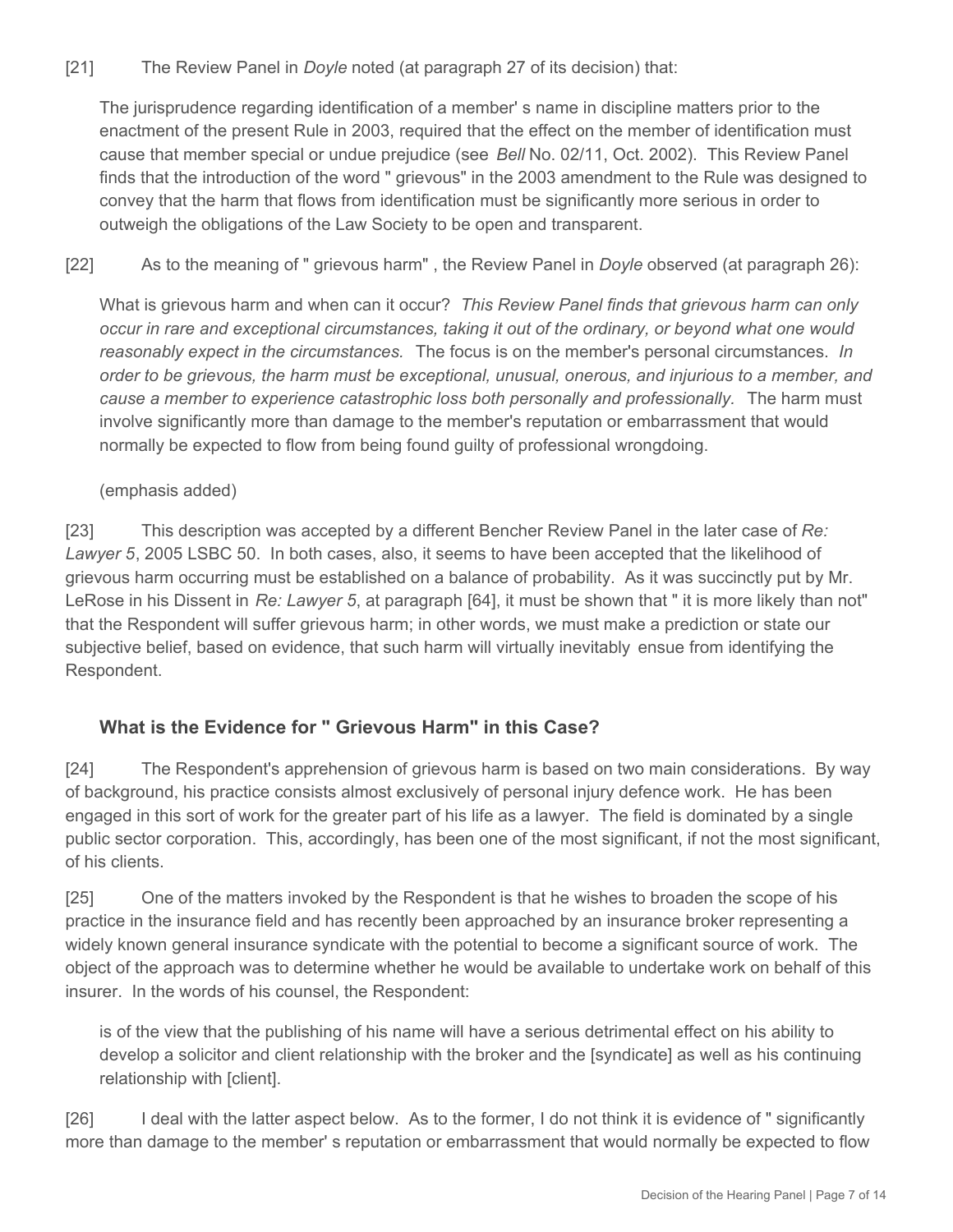from being found guilty of professional wrongdoing." See *Doyle*, (*supra*), at paragraph [26]. In any event, it is at best a speculation.

[27] I turn, then, to the impact of identification upon the Respondent's principal client, [client]. This was his major concern. He testified that this client has what he described as a " zero tolerance" policy in respect of professional or personal misconduct on the part of its employees or outside counsel. He said that it will be " very concerned" if it becomes generally known through publication that one of its counsel has admitted to professional misconduct in failing to comply with an undertaking. Although the Respondent did not say so explicitly, he certainly suggested that, if this were to happen, he would be at grave risk of losing this major client.

[28] The Respondent was for some 25 years a member of the legal staff of his major client, and his evidence about its attitudes seems likely to be well informed and reliable, and I accept it at face value. His account of the policy was couched in the most general of language, however, and he did not testify to any instances of its application to circumstances comparable (or even not comparable) to those here. It is as if " zero tolerance" speaks for itself. [2] In the absence of such information, however, " zero tolerance" is little more than a slogan, largely empty of relevant meaning. In a sense, it is a substitute for evidence rather than evidence itself.

## *Re: Lawyer 5*

[29] The Respondent placed a great deal of weight on the case of *Re: Lawyer 5*.That was a case in which the respondent had admitted to a relatively technical breach of the Society's accounting rules, committed some eight years earlier. Aside from that breach, that respondent had an unblemished Professional Conduct Record over a period of some 41 years. He had gained no benefit from the breach and neither the client in respect of whose affairs the breach occurred, nor the public, was ever at risk.

[30] There are thus significant resemblances between the circumstances of that case and those before us. Moreover, they do not end there, for it seems that that respondent, as this, also had one significant client, also a " public body" , which accounted for substantially all of his fee income.

[31] A majority of the Review Panel in that case concluded that the respondent would suffer " grievous harm" if his identity were revealed. It reached this conclusion on the basis of its review of the affidavit evidence tendered by the respondent before the original Hearing Panel. Unfortunately, neither the reasons of the Hearing Panel nor those of the majority of the Review Panel disclose what that evidence was. The dissenting reasons of Mr. LeRose, however, indicate that the respondent's contention was not that his principal client would terminate its long-standing arrangement with him, but rather that " if his name is published, the public scorn will be such that the [client], a public body, may be compelled by this scorn to end this long-standing relationship." See *Re: Lawyer 5,* 2005 LSBC 50 at paragraph [69]. Finally, it should be noted that the client in that case was aware of the citation and the decision of the Hearing Panel and that counsel for the respondent had committed on his behalf to provide the client with a copy of the decision of the Review Panel. See paragraphs [24] and [27].

[32] The majority decision in *Re: Lawyer 5* does not establish any new principle. It is little more than an illustration of a set of circumstances that one Panel of the Law Society considered sufficient to establish the probability of grievous harm being suffered by the respondent.

[33] There is no evidence here, as there apparently was in *Re: Lawyer 5*, that if the identity of the Respondent were known, this would give rise to a wave of public sentiment exposing the client to such scorn that it would almost certainly feel impelled to terminate its relationship with him. Instead, as noted above, we are invited to rely on the client's zero tolerance policy.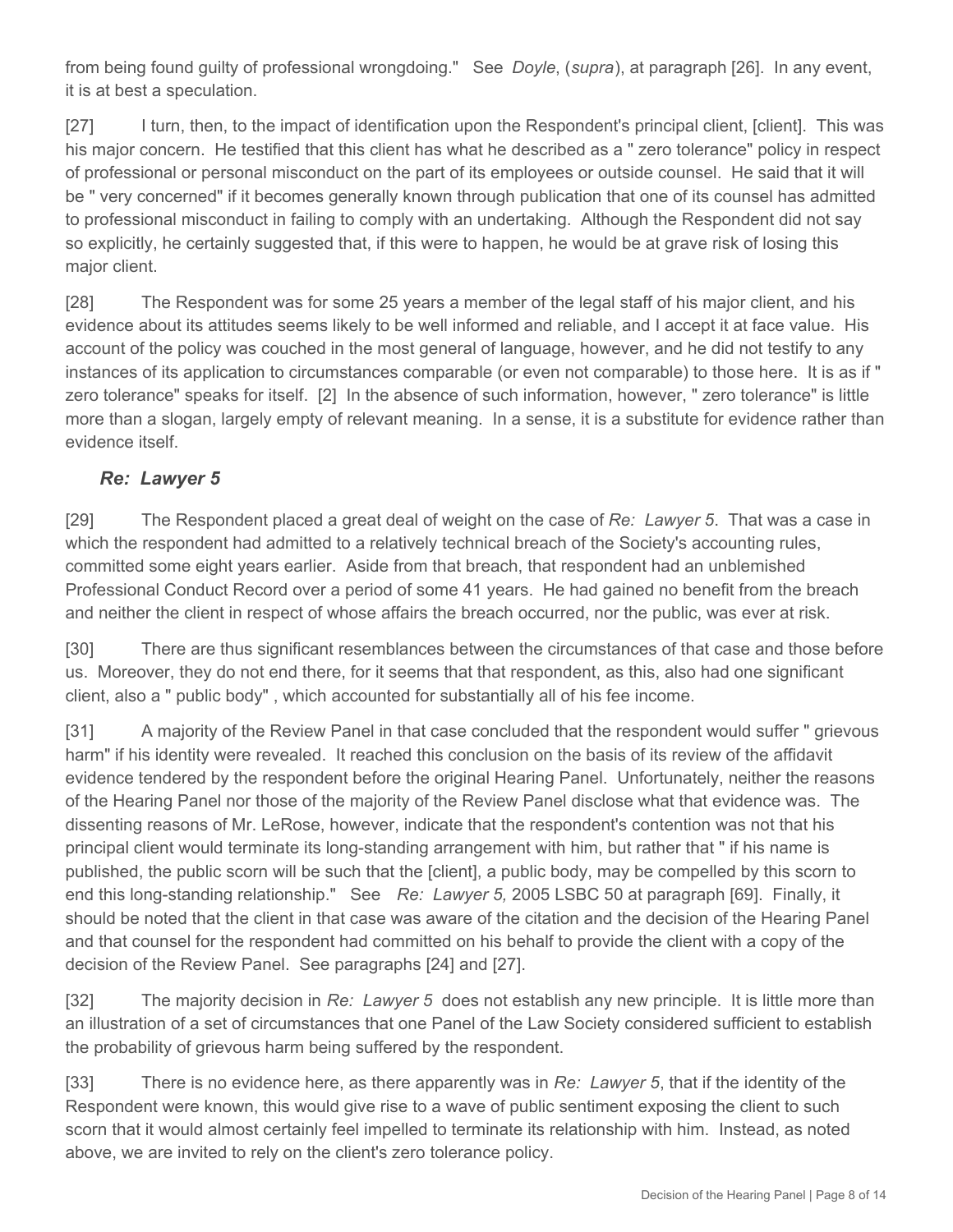[34] We are not required to reach the same conclusion on the facts in this case simply because there are some resemblances between it and *Re: Lawyer 5*. We must come to our own conclusion on the evidence before us. In my opinion, this evidence falls far short of the standard required to warrant the conclusion that the client in this case will, upon learning the Respondent's identity, more likely than not terminate its relationship with him and that he will, therefore, suffer grievous harm. To hold otherwise requires us to believe that the client, informed of the facts *and our view of those facts*, will cleave unwaveringly to its so-called zero tolerance policy and cut loose a long-term professional advisor with a completely unsullied record. I find this impossible to credit and think that a " reasonable and informed member of the public" (see *Re: Lawyer 5*, 2005 LSBC 11 at paragraph [15]) would find it equally so.

[35] I am not persuaded that the case for " grievous harm" is made out on the evidence.

## **Weighing the Harm to the Respondent against the Public Interest and the Law Society's Interest**

[36] My conclusion on the subject of grievous harm makes it strictly unnecessary to embark upon a process of weighing the harm to the Respondent from being identified against the public interest and the Law Society's interest in transparency.

[37] Nonetheless, in view of the decision of the majority of this Panel, I proceed now to undertake that weighing process.

[38] The governing approach to this process is best described in the following passages from the reasons of the Review Panel in *Doyle* (*supra*):

[41] This Review Panel agrees with the Panel below that the clear intention of Rule 4-38 and 4-38.1 is that the public should know who did what and that only in exceptional circumstances where full public disclosure will cause grievous harm to the member or another identifiable individual will that right be abrogated.

[42] A fair, large and liberal construction of Section 3 of the *Legal Profession Act* and Rule 4-38 and 4-38.1 instructs the Benchers that it is not individual lawyers' interests or lawyers' interests as a group that ought to serve as the focus of any inquiry regarding non-identification. It is a question of how lawyers fit in to the larger public society. The discipline activities of the Law Society of British Columbia and the results of its hearings, where adverse to members, are of large interest and instruction and even occasional notoriety. Nonetheless justice must be done and equally importantly, must be seen to be done. This can best occur only with publication of disciplined lawyers' names.

[39] There is one key relevant difference between the circumstances in *Re: Lawyer 5* and those here. The client in that case was aware that the respondent had admitted to and been disciplined for " conduct unbecoming" . In this case, it seems, the Respondent's client is ignorant of the admission and the discipline. In substance, therefore, the Respondent's request for anonymity invites us to acquiesce in concealing from the client something which, on the Respondent's own account of the client's policy, is of significant interest to it - in other words, to put it bluntly, to deceive the client. It is perhaps worth adding that, if the client were shown to be aware of the admission and discipline - as seems to have been true in

*Re: Lawyer 5* - there would seem, at least on these facts, little to be said for the request for anonymity. I express no opinion on the view apparently taken by the Review Panel in that case of the risk that public opinion would become inflamed by disclosure and thus cause the client to terminate its relationship with the lawyer.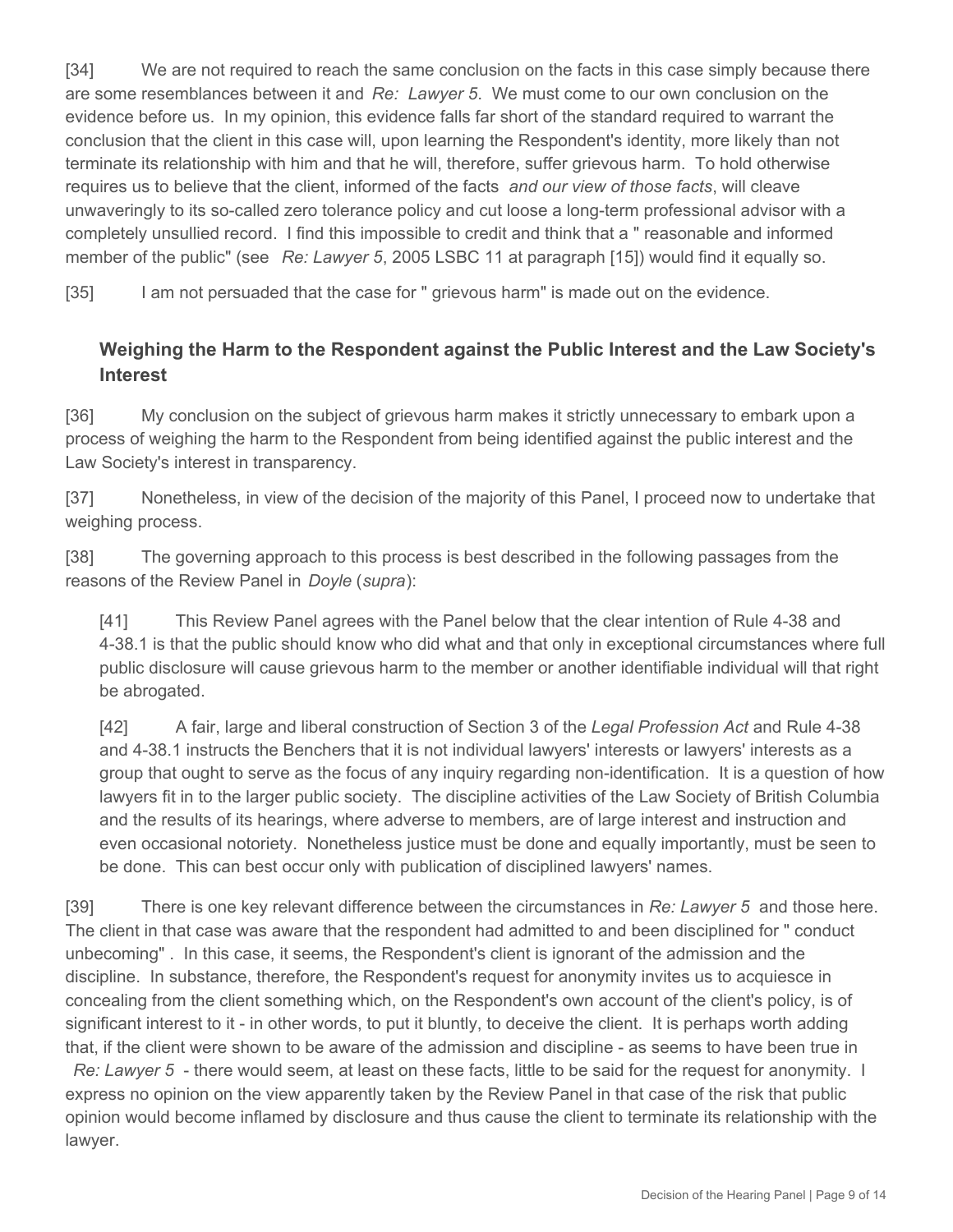[40] In my opinion, for the Law Society to do this, or to connive in its being done, would be unconscionable and indefensible and seriously undermine any moral claim to exercise its regulatory authority. That would disserve the public interest and discredit the Society. No lawyer's interest can be sufficient to justify it.

[41] I would accordingly reject the Respondent's request for anonymous publication.

# **Majority Decision of Russell Tretiak, QC**

[42] This writer has had the advantage of reading the draft decision of Leon Getz, QC concerning anonymous publication.

[43] Although that decision is extremely well written, this writer regrets that he has to disagree with the conclusion reached therein concerning publication.

[44] To Mr. Getz's recitation concerning all matters, the writer feels constrained to add but one additional fact.

[45] That fact is that the *viva voce* evidence of the Respondent was that he believed he had inadvertently breached the undertaking as he thought he had forwarded a preliminary report to opposing counsel.

[46] In answer to a query from the Panel, counsel for the Law Society and the Respondent both indicated that they were of the view the offence was one of strict liability.

[47] Accordingly, inadvertence would not be a defence to the allegation.

[48] The writer agrees, as well, with Mr. Getz's recital of the significance of the applicable authorities.

[49] Unfortunately, of course, this writer cannot agree with the learned Mr. Getz's reasoning as to how those authorities apply to the case at hand.

[50] It should be mentioned that, prior to 2003, the Rule regarding anonymous publication was founded on different principles and decisions based on that language are otiose.

[51] The primary decisions are *Law Society of BC v. Doyle*, 2005 LSBC 24 and *Re: Lawyer 5*, 2005 LSBC 50.

[52] The new principle is detailed in *Doyle* (*supra*). It is repeated here:

[26] What is grievous harm and when can it occur? This Review Panel finds that grievous harm can only occur in rare and exceptional circumstances, taking it out of the ordinary, or beyond what one would reasonably expect in the circumstances. The focus is on the member's personal circumstances. In order to be grievous, the harm must be exceptional, unusual, onerous, and injurious to a member, and cause a member to experience catastrophic loss both personally and professionally. The harm must involve significantly more than damage to the member's reputation or embarrassment that would normally be expected to flow from being found guilty of professional wrongdoing.

[53] Subsequently, in *Re: Lawyer 5* (*supra*) the Benchers said the following on Review:

[16] This Review Panel finds that grievous harm, as interpreted in *Re: Doyle (supra)*, would occur if the Respondent's name was publicized. The Panel reaches that decision on the basis of its review of the Affidavit of the Respondent and the other findings of fact set out in the decision under review.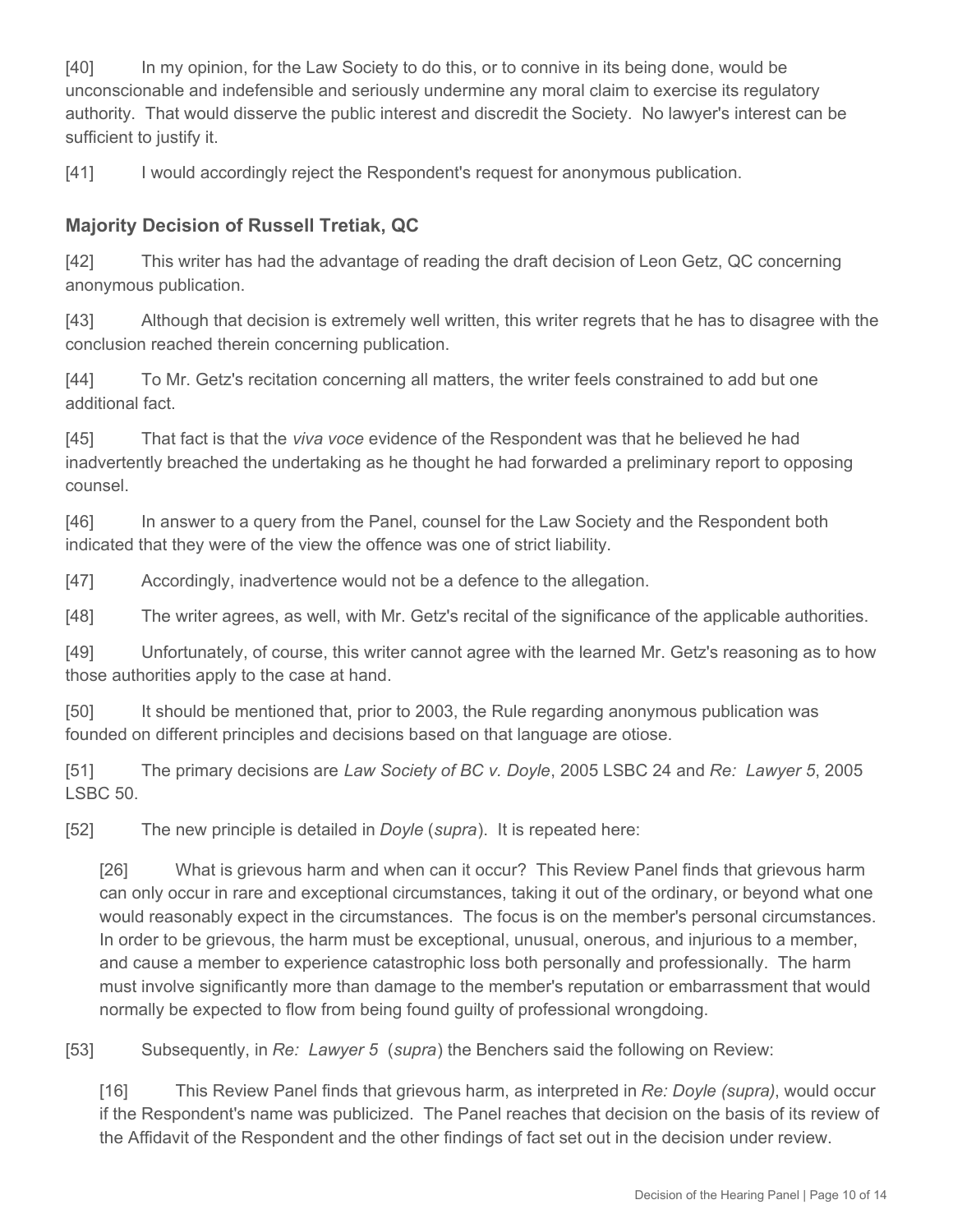[17] The Respondent is 67 years of age, having practised law in British Columbia for 41 years with no history of discipline, with the exception of the decision under review. He is the sole source of support for his wife. They are not wealthy and maintain a mortgage and other expenses. In addition, his wife suffers multiple sclerosis and requires extra medication paid for by the Respondent for eight months a year. His principal, and essentially only client, is the [client], at a fixed retainer of \$90,000 per year.

[18] On the evidence contained in the Affidavit and in the decision under review, the Panel concludes, on a balance of probability, and despite the fact that the breaches giving rise to the finding of " conduct unbecoming" occurred approximately eight years ago, the publication of the Respondent's name would create significant risk of the loss of this client.

[19] The Review Panel is of the view that it would not be possible to provide more cogent evidence of the risk associated with respect to the potential loss of a client than that provided by the Respondent. For example, it does not appear reasonable to expect to obtain an Affidavit from a public body or other evidence to the effect that upon the publication of the Respondent's name, it would terminate the solicitor/client relationship.

[20] The Respondent has been involved in public life and worked with public bodies for a major portion of his professional career and is in a position to appropriately inform this Panel of the risks associated with publication.

[21] The next issue, having found that the harm is grievous, is to weigh the grievous harm of publishing the name against the public's and the Law Society's interests.

[22] This Panel has concluded that the grievous harm outweighs these two interests for the reasons that follow.

[23] The activity which gave rise to the finding of conduct unbecoming occurred in 1997, some eight years ago. The Panel below describe [sic] the circumstances as follows:

21. Before the offence occurred, the Respondent's Law Society record was unblemished. The Panel concludes that the Respondent offered, with integrity, to the public, legal services that were honourable and competent. He contributed to his community and was Mayor of a small urban community at age 28. The Respondent met Dr. H as a colleague of the local Hospital Board. Over time the friendship of this meeting extended to the spouses and, as couples, their friendship and trust developed from the 1970's onward. It was only natural that Dr. H appoint the Respondent executor with the particular task of administering the life estate for Mrs. H. This description establishes the height from which a fall from grace could occur if this Non-Identity application were not successful.

22. The offence itself is set in the context of this friendship. The offence was a one time occurrence of Accounting Rules which did not in any manner benefit the Respondent. The Respondent's client was never at risk and nor was the public. All funds were accounted for. Throughout the Law Society's investigation the Respondent remained cooperative, helpful and open. The Law Society, for no adverse reason to the Respondent, took eight years to bring this matter to a hearing. During the eight year period, this 67 year old Respondent continued providing with integrity, the same honourable and competent legal services. The Respondent's 41 year practice has now developed to a point where he enjoys the retainer of one significant client for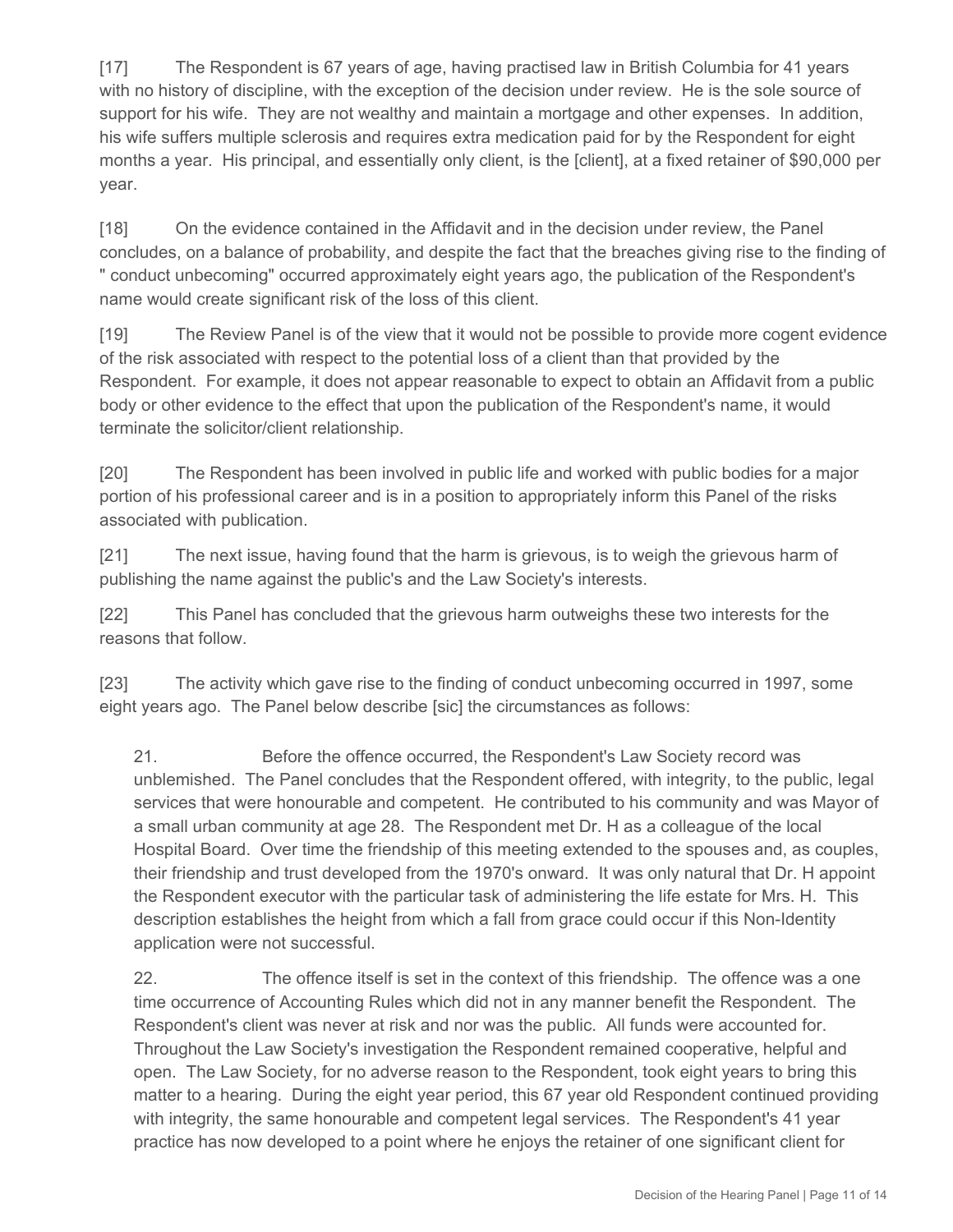most of his fees.

23. The Respondent contritely admitted his wrong doing, was accordingly humbled and is obviously the wiser. If this Non-Identity Application is unsuccessful, then likely grievous harm, being loss of reputation, especially the possible loss of a major client, is certainly not a deserving ending to the Respondent's respected legal career.

[54] We remind ourselves of the words of the learned Benchers in *Doyle* (*supra*):

[42] A fair, large and liberal construction of Section 3 of the *Legal Profession Act* and Rule 4-38 and 4-38.1 instructs the Benchers that it is not individual lawyers' interests or lawyers' interests as a group that ought to serve as the focus of any inquiry regarding non-identification. It is a question of how lawyers fit in to the larger public society. The discipline activities of the Law Society of British Columbia and the results of its hearings, where adverse to members, are of large interest and instruction and even occasional notoriety. Nonetheless justice must be done and equally importantly, must be seen to be done. This can best occur only with publication of disciplined lawyers' names.

[55] Although this writer agrees with the above and Mr. Getz's comments in paragraphs [24] through [27] and the first sentence of paragraph [28], his view is different, with respect, based on the facts of this case. For the ease of the reader, Mr. Getz's comments in the aforementioned paragraphs are repeated here:

[24] The Respondent's apprehension of grievous harm is based on two main considerations. By way of background, his practice consists almost exclusively of personal injury defence work. He has been engaged in this sort of work for the greater part of his life as a lawyer. The field is dominated by a single public sector corporation. This, accordingly, has been one of the most significant, if not the most significant, of his clients.

[25] One of the matters invoked by the Respondent is that he wishes to broaden the scope of his practice in the insurance field and has recently been approached by an insurance broker representing a widely known general insurance syndicate with the potential to become a significant source of work. The object of the approach was to determine whether he would be available to undertake work on behalf of this insurer. In the words of his counsel, the Respondent:

is of the view that the publishing of his name will have a serious detrimental effect on his ability to develop a solicitor and client relationship with the broker and the [syndicate] as well as his continuing relationship with [client].

[26] I deal with the latter aspect below. As to the former, I do not think it is evidence of " significantly more than damage to the member' s reputation or embarrassment that would normally be expected to flow from being found guilty of professional wrongdoing." See *Doyle*, (*supra)*, at paragraph [26]. In any event, it is at best a speculation.

[27] I turn, then, to the impact of identification upon the Respondent's principal client, the public sector corporation. This was his major concern. He testified that this client has what he described as a " zero tolerance" policy in respect of professional or personal misconduct on the part of its employees or outside counsel. He said that it will be " very concerned" if it becomes generally known through publication that one of its counsel has admitted to professional misconduct in failing to comply with an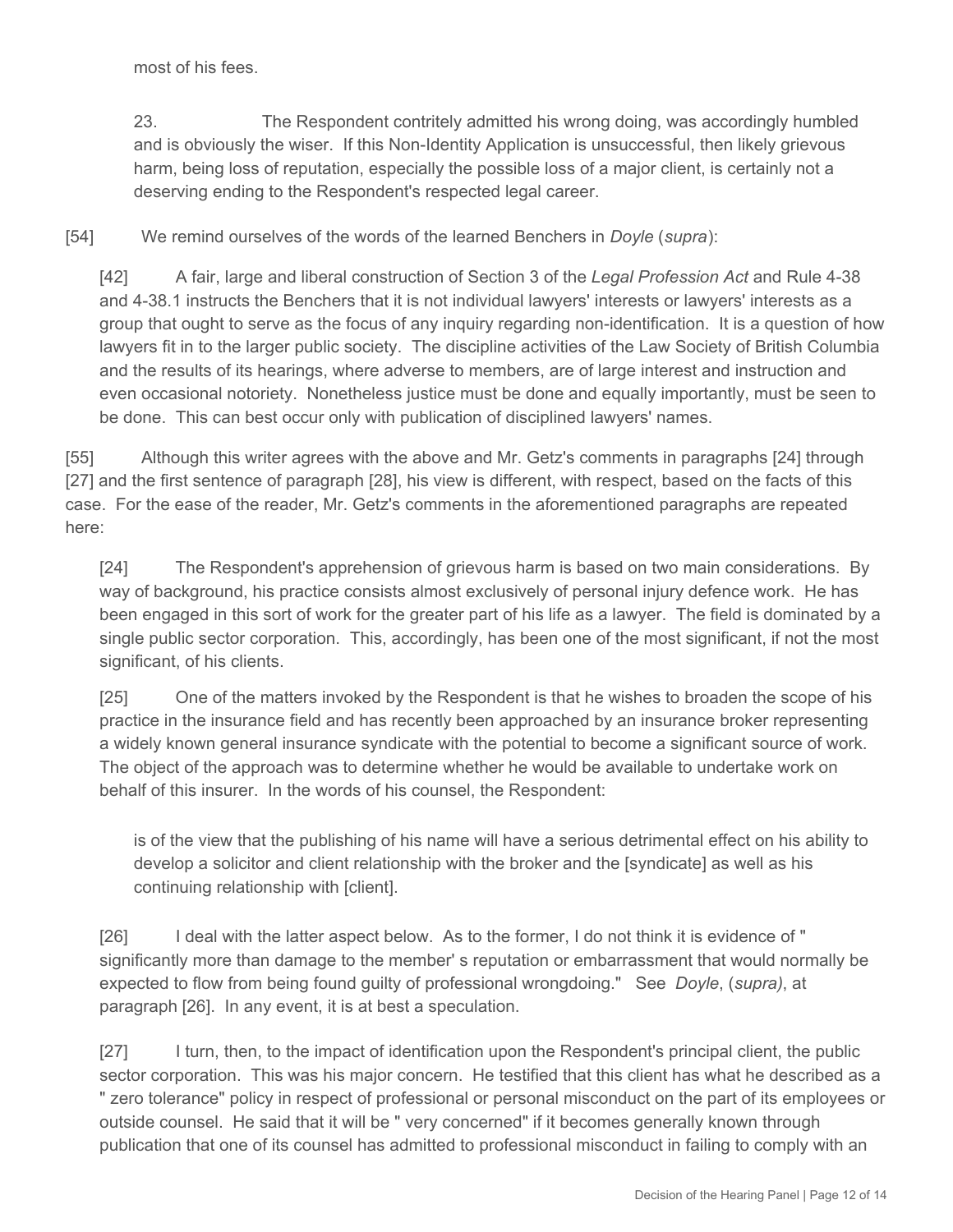undertaking. Although the Respondent did not say so explicitly, he certainly suggested that, if this were to happen, he would be at grave risk of losing this major client.

[28] The Respondent was for some 25 years a member of the legal staff of his major client, and his evidence about its attitudes seems likely to be well informed and reliable, and I accept it at face value. His account of the policy was couched in the most general of language, however, and he did not testify to any instances of its application to circumstances comparable (or even not comparable) to those here. It is as if " zero tolerance" speaks for itself. In the absence of such information, however , " zero tolerance" is little more than a slogan largely empty of relevant meaning. In a sense, it is a substitute for evidence rather than evidence itself.

[56] It is trite to say that the evidence is the evidence, and this writer cannot accept, in the absence of some foundational basis that does not appear to exist here, that it is correct to reject the " zero tolerance" evidence that was the only significant evidence proffered to the Panel.

[57] That evidence, although rejected by Mr. Getz, in a raw measurement of evidence, was the only significant evidence.

[58] In other words, the Panel, it is submitted, has no right to reject the only evidence on the point of " grievous harm" by preferring some other indeterminate and illusionary form of evidence.

[59] Put yet a different way, this writer finds that there was no other compelling evidence that would allow him to come to a different conclusion than that testified to by the Respondent and described in paragraph [28] of Mr. Getz's reasons.

[60] The weight of the evidence was canvassed in paragraph [19] of *Re: Lawyer 5* (*supra*). With the greatest of respect, the matter that troubles Mr. Getz was canvassed there in paragraph [19].

[61] This writer's view is that the evidence of " grievous harm" as defined in the authorities falls squarely within the facts in *Re: Lawyer 5*.

[62] On the balance of probabilities on the evidence tendered, this writer finds that the Respondent will suffer " grievous harm" and that it would be inappropriate to allow this delict to likely destroy the Respondent's career, and subject him to onerous financial circumstances.

[63] Therefore, after my assessment of the tests set out in the authorities, it is the view of this writer that the harm to the Respondent outweighs the public interest and the Law Society's interest.

[64] Considering the inadvertent nature of the offence, being also the only conclusion possible on the evidence, the application of the Rule otherwise would be draconian.

[65] If these facts do not generate such a finding, then this Rule is without conscience, and it could not have been the intention of the drafters to so narrow the anonymous publication Rule.

[66] Accordingly, this writer would allow the application for anonymous publication and, if permitted, award costs to the Respondent for this portion only of the hearing.

[67] It would not do to not deal with the issue that troubles our colleague, Leon Getz, QC.

[68] It is contained in his paragraph [39] that is reproduced here for the ease of the reader:

[39] There is one key relevant difference between the circumstances in *Re: Lawyer 5* and those here. The client in that case was aware that the respondent had admitted to and been disciplined for " conduct unbecoming" . In this case, it seems, the Respondent's client is ignorant of the admission and